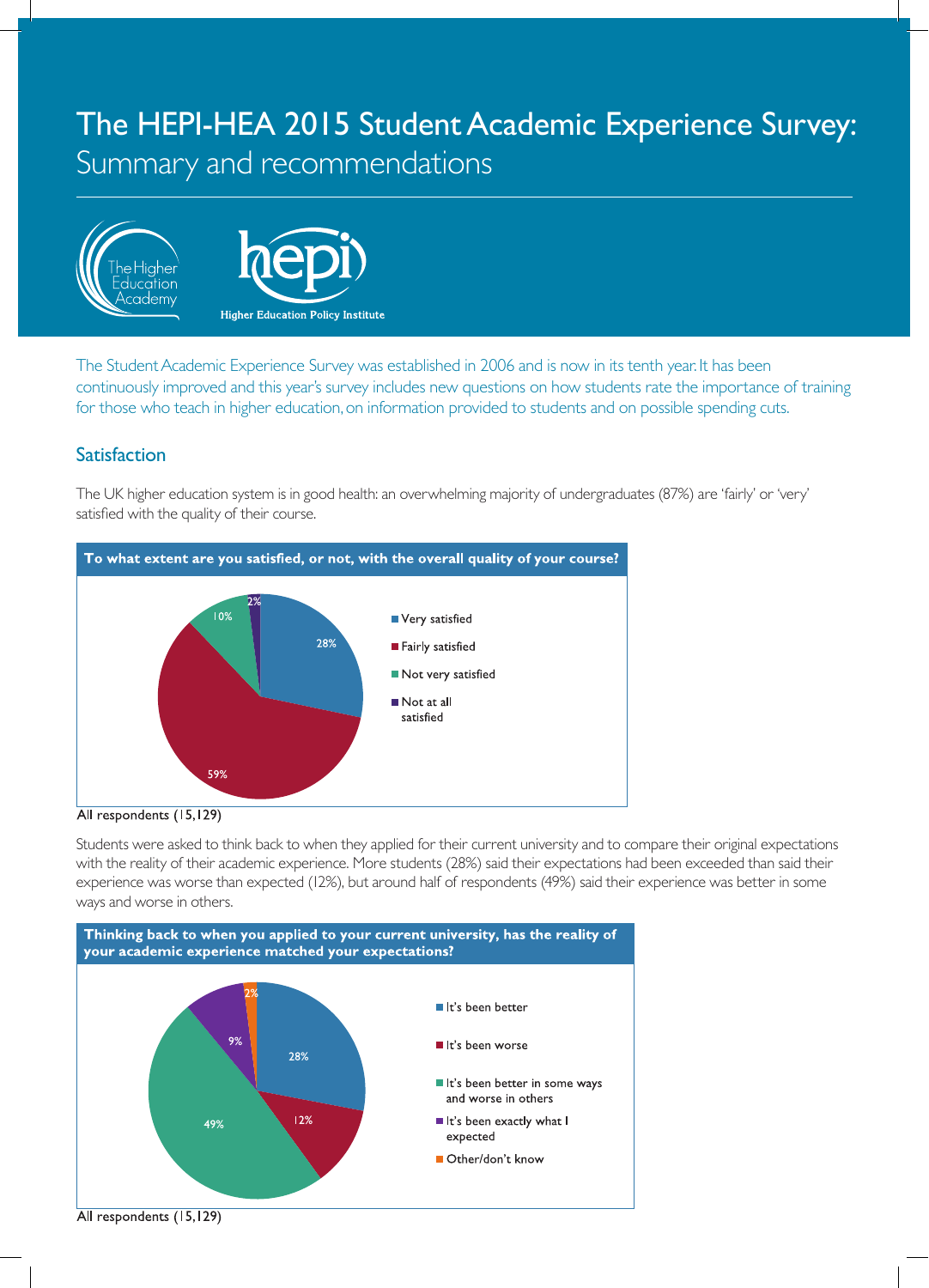Those who felt their experience had not matched up to their expectations or had been better in some ways and worse in others were asked why. The most common option was that they had not put in enough effort themselves.



All that answered that their experience was worse or worse in some ways compared to their expectations (9,272).

## Value for money

With the benefit of hindsight, one-third (34%) of undergraduates would 'definitely' or 'maybe' have chosen a different course. As there are 1.4 million full-time undergraduates, this suggests up to 500,000 may regret their choice of course.





Overall, 41% of undergraduates think they have received 'good' or 'very good' value for money versus 29% who think it has been 'poor' or 'very poor'.

Perceptions of value for money have diverged as a result of the increase in the full-time undergraduate fee cap to £9,000 in 2012 for students from England (and for students from Scotland and Northern Ireland who travel elsewhere in the UK to study). Only 7% of students from England on the higher fees feel they receive 'very good' value for money – the figure for students from Scotland who remain there to study is five times higher (35%).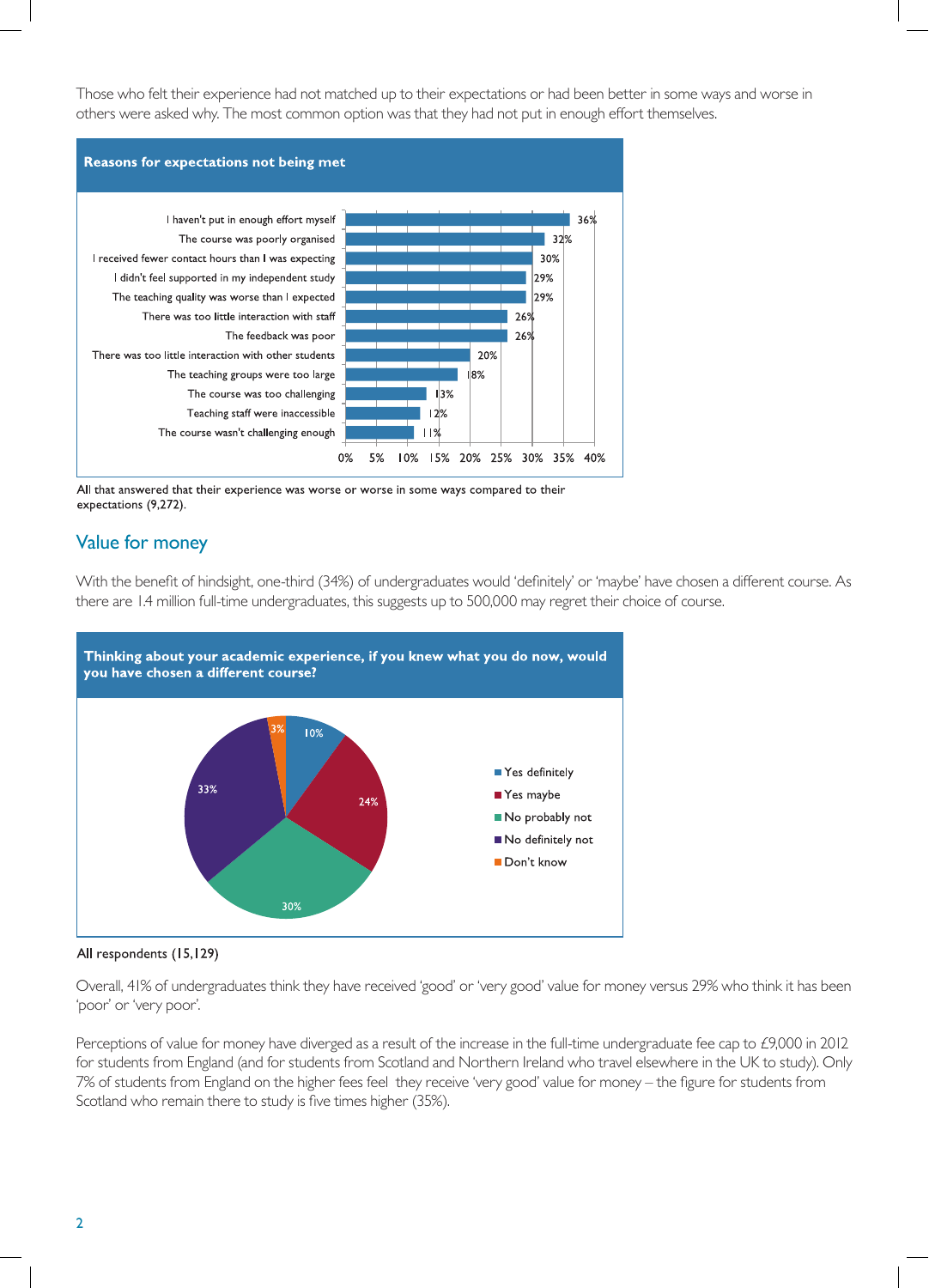

#### 1st, 2nd and 3rd year students from England, and from Scotland studying in Scotland; students from England (10,865), students from Scotland and studying in Scotland (791)

For the first time, the survey asked about information provided by institutions on how tuition fees are spent. Only one in six respondents (18%) think they 'definitely' or 'probably' have enough information, while the vast majority (75%) think they 'probably' or 'definitely' do not.





### **Workload**

The total average academic workload of students – including contact hours attended, independent study and off-campus course-related work – is 30.5 hours a week in term-time.<sup>1</sup> However, there is considerable variation: the workload in mass communications and documentation, at 22 hours a week, is only half of that for medicine and dentistry, at 44 hours a week.

The difference between this figure and the total workload for all students shown in the chart is due to the use of 5% trimmed averages, which remove outliers.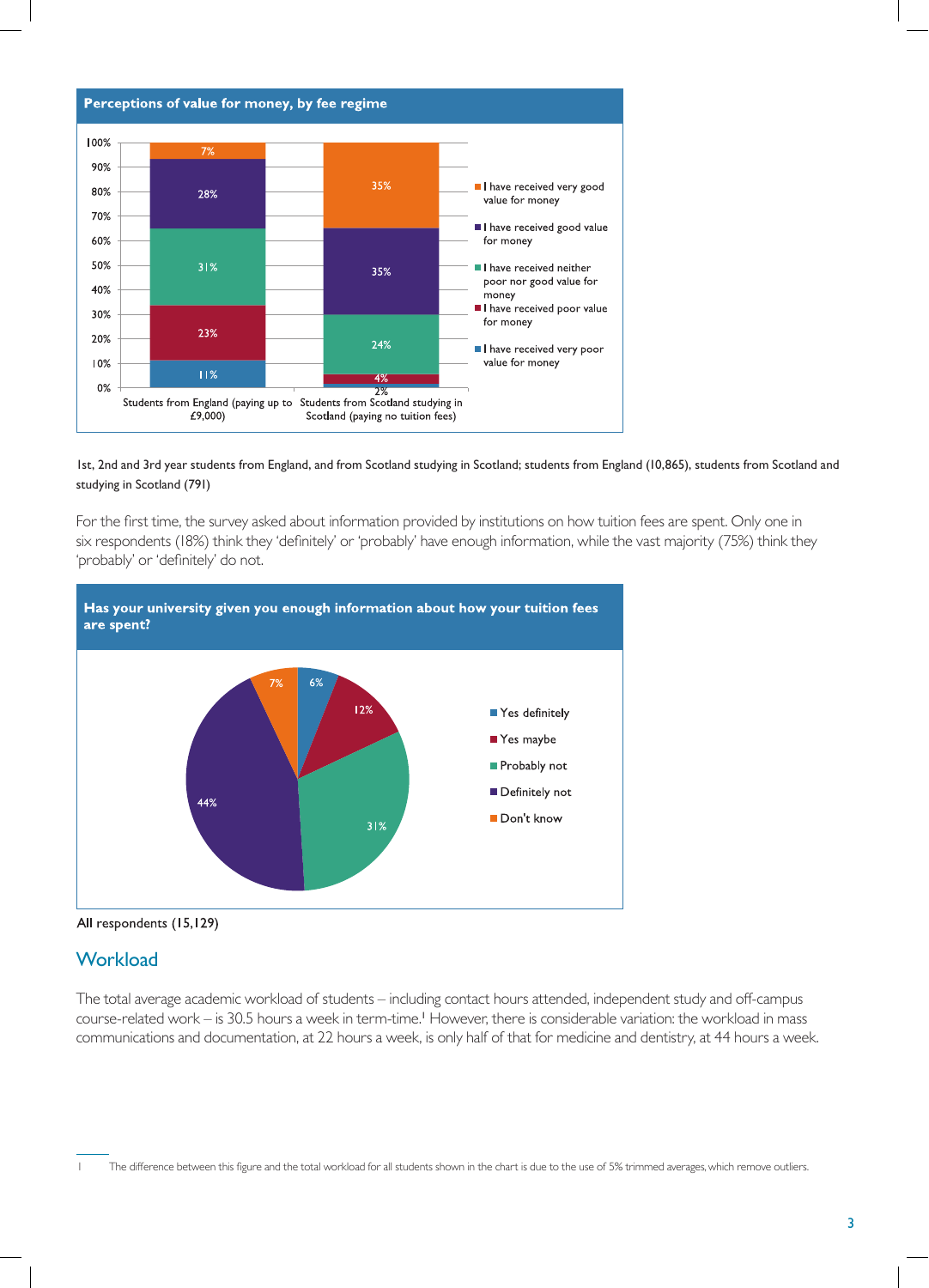



Time spent in differently-sized classes also varies markedly by subject. Students with more contact hours typically spend a higher proportion of them in larger classes.



All respondents (15,129)

Class size is an incomplete metric for judging the quality of teaching and learning, but students place less value on larger classes – particularly classes of more than 50 people.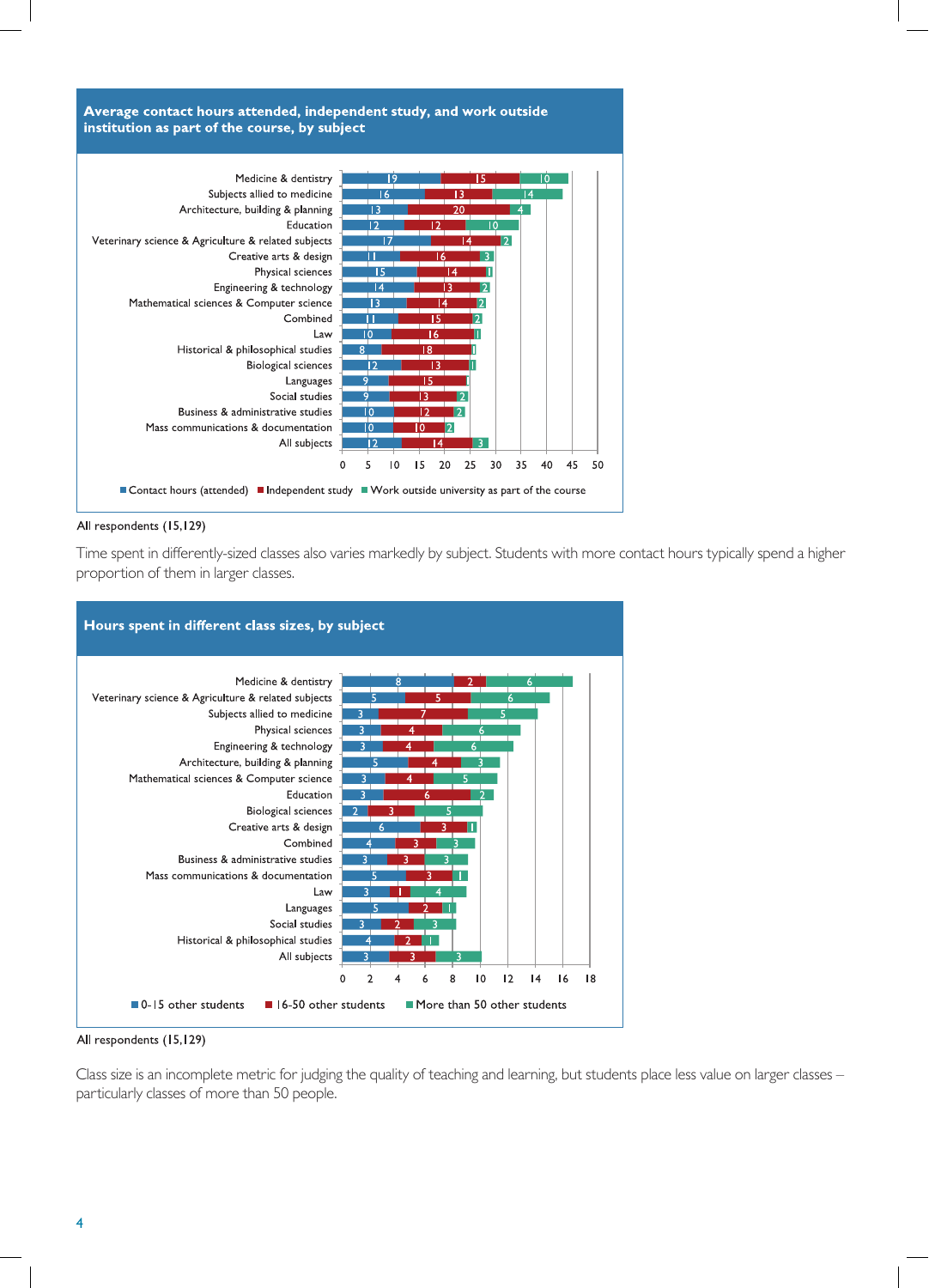



# Teaching and learning

For the first time, the questionnaire asked students to rank the importance of three different characteristics of the people who teach them. The priorities for students are staff having received training in how to teach and the possession of professional or industry expertise, with 39% and 44% of students respectively saying they are of primary importance. Being an active researcher is a lower priority, with over half of students (54%) ranking it third. Where teaching benefits from being research-informed and research-led, the benefits may not always be clear to students.



All respondents (15,129)

Another new question asked about assignments that contribute to a student's final qualification (known as summative assessment) and assignments designed to help them improve (formative assessment). The latter are a key measure of course quality. On average, students complete 4.1 summative assessments per term/semester compared to 1.6 formative assessments. For example in humanities and social sciences, the number of summative assessments generally outweighs the number of formative assessments but the reverse is the case at some institutions.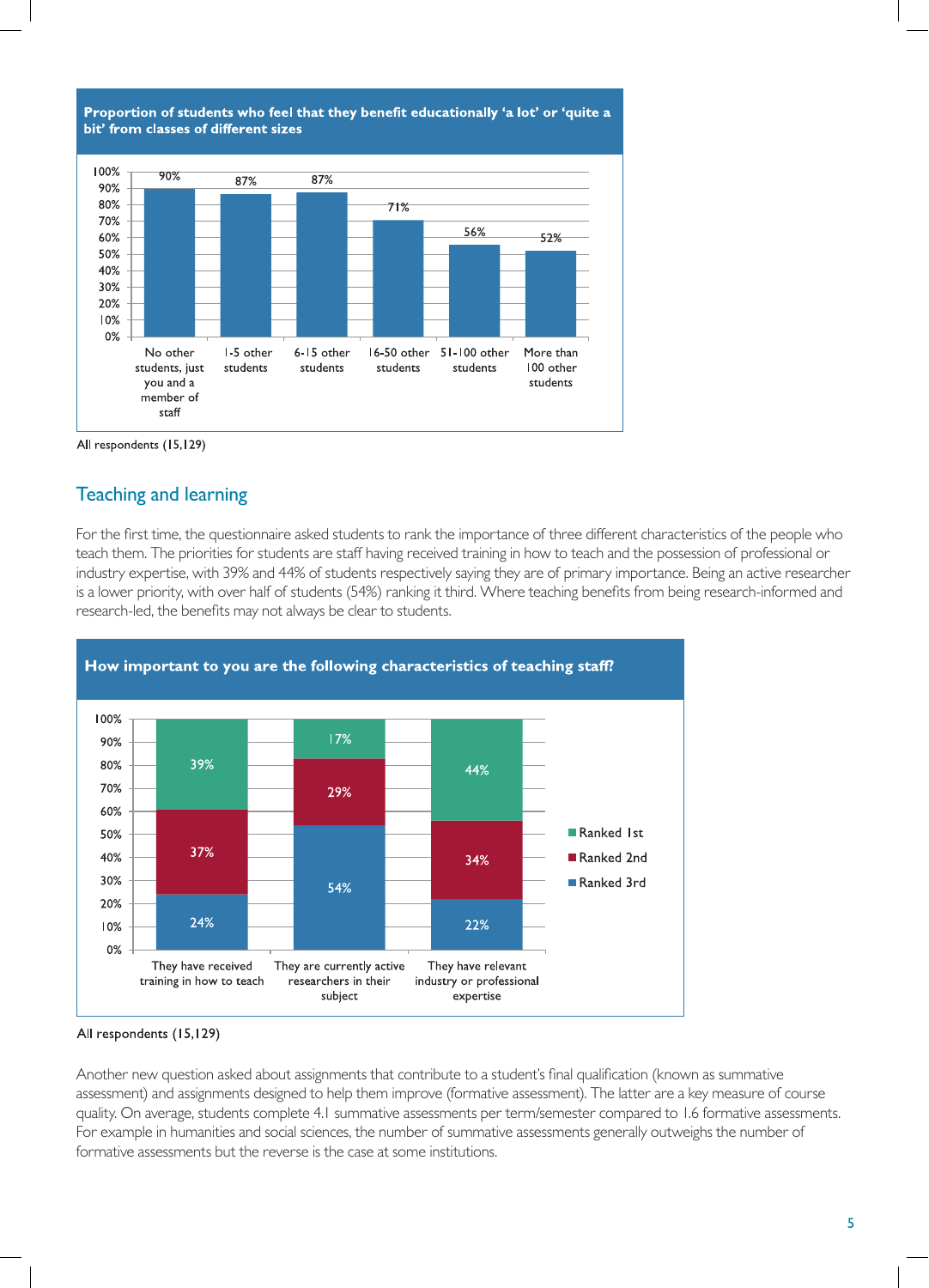

Humanities and social sciences students at selected institutions (1,835)

## **Wellbeing**

The survey includes questions from the Office for National Statistics (ONS) on wellbeing, with respondents plotting their answers on a scale from zero to ten. Compared to the data for the whole population, students appear less satisfied, less likely to regard their lives as worthwhile and less happy.





ONS data general population (approximately 165,000), ONS data ages 20-24 (approximately 7,000), HEPI-HEA data (15,129)

The higher the workload, the higher the levels of wellbeing. Only 43% of students who spend fewer than 10 hours a week on their studies believe the things they do in life are worthwhile, compared with 78% of those who undertake academic work for more than 50 hours.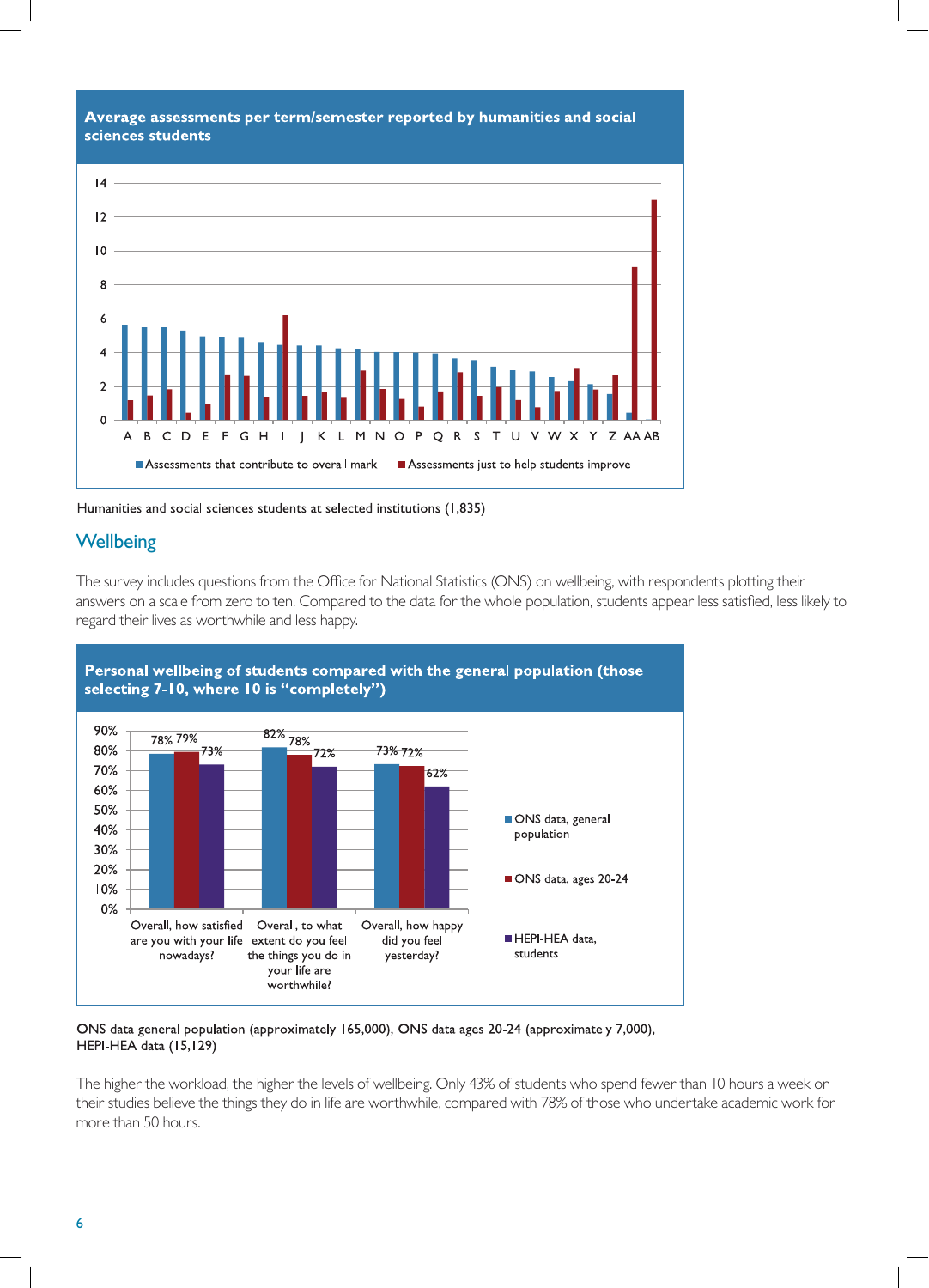

All respondents; with workload 0-9h (442), 10-19h (3,393), 20-29h (4,259), 30-39h (3,067), 40-49h  $(1,787)$ , 50h+  $(2,180)$ 

# Policy options

Given the likelihood of cuts, respondents were presented with a list of ways in which institutions could reduce their spending and asked to select the three they would least mind. The most preferred option (46%) was reducing spending on sports and social facilities, closely followed by spending less on buildings (45%).

Students appear to recognise that physical facilities are not always a good indicator of the quality of the learning environment – though they may also suspect that money spent on buildings today may only improve their institution after they have left. The least preferred options were reducing spending on learning facilities (5%), lowering the number of contact hours (6%) and reducing the support available for academics to improve their teaching (8%).



#### All respondents (15,129)

When asked about how higher education should be funded, students from Scotland are relative outliers: 37% of students from Scotland think the government should pay all the costs, around twice as high as for England (22%), Wales (18%) and Northern Ireland (22%). However, a majority of undergraduates in all four parts of the UK think students should contribute towards the costs.